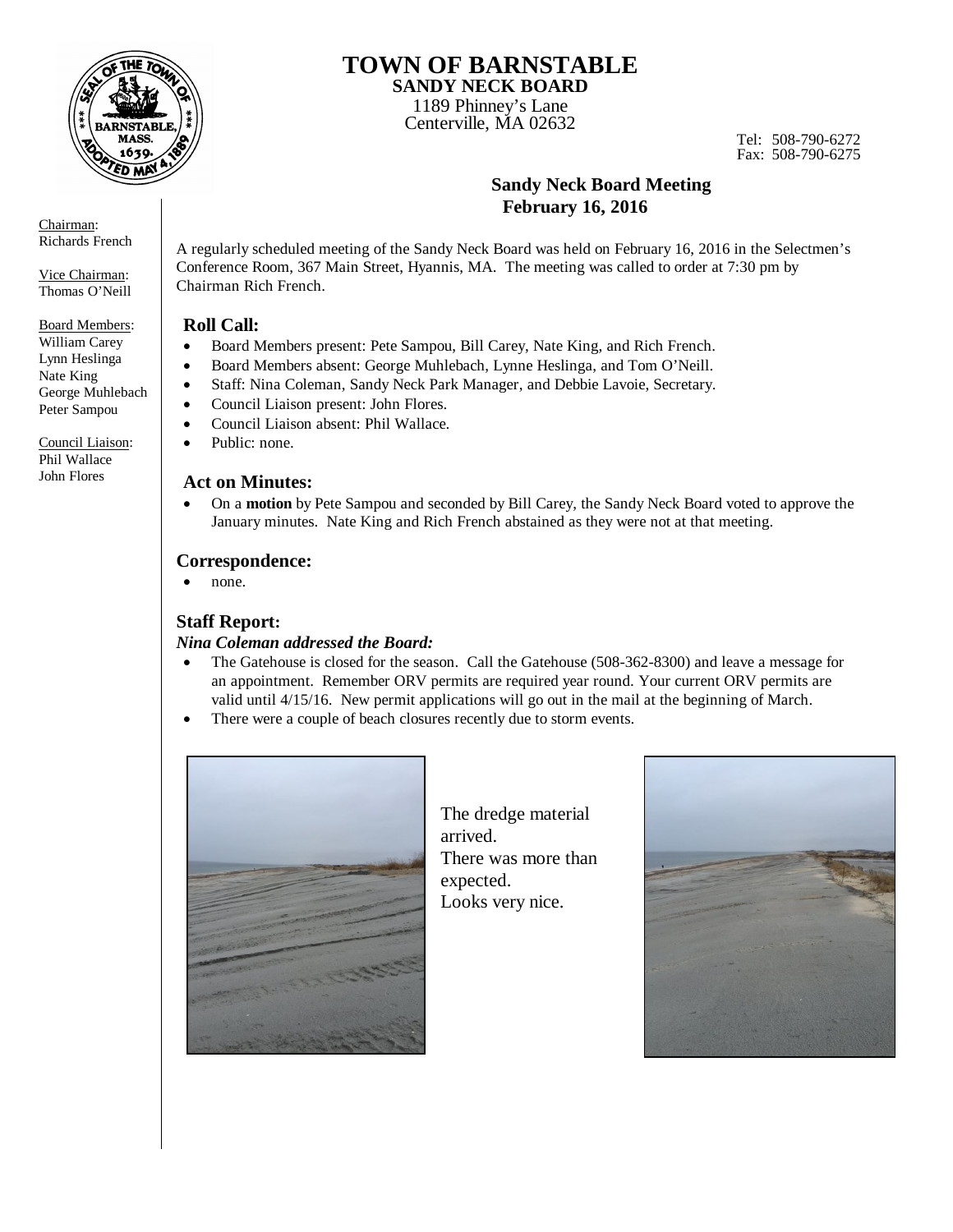

The material is grey but will bleach out (oxidize out) soon.

The material was tested and there were no issues. If there are any questions, call Dan Santos, DPW Director.



Pictures of the dune nourishment (dredging material) area after the storm. Erosion was minimal.



## **Old Business:**

## *Update from Erosion Solutions Subcommittee*

Pete Sampou reported that Christine Player (CLE Engineering, Inc.) and other staff have met with regulatory agencies about the alternative analysis. Things are moving along. Next will be the public outreach workshop - probably two sessions in total. These workshops will be held in the evening. The grant expires on June 30, 2016.

Background: The Town received a MA CZM Coastal Resiliency Grant. Through this grant, they are looking at more focused solutions for the parking lot, the main facility and the infrastructures at Sandy Neck. They will bring the findings forward at the public workshop.

The original presentation with Christine Player was at the Sandy Neck Meeting on March 9, 2015 and the minutes are available on line @

http://www.townofbarnstable.us/BoardsCommittees/SandyNeckBoard/Minutes/2015/March\_\_minutes.pdf

A follow-up meeting was held on October 19, 2015. At that Board Meeting, Christine Player and Mark Borrelli (Provincetown Center for Coastal Studies) presented additional information and the minutes are available on line @ http://www.townofbarnstable.us/BoardsCommittees/SandyNeckBoard/Minutes/2015/October\_\_minutes.pdf

More information about the up and coming workshop will be presented at the next Sandy Neck Board Meeting on March 14, 2016.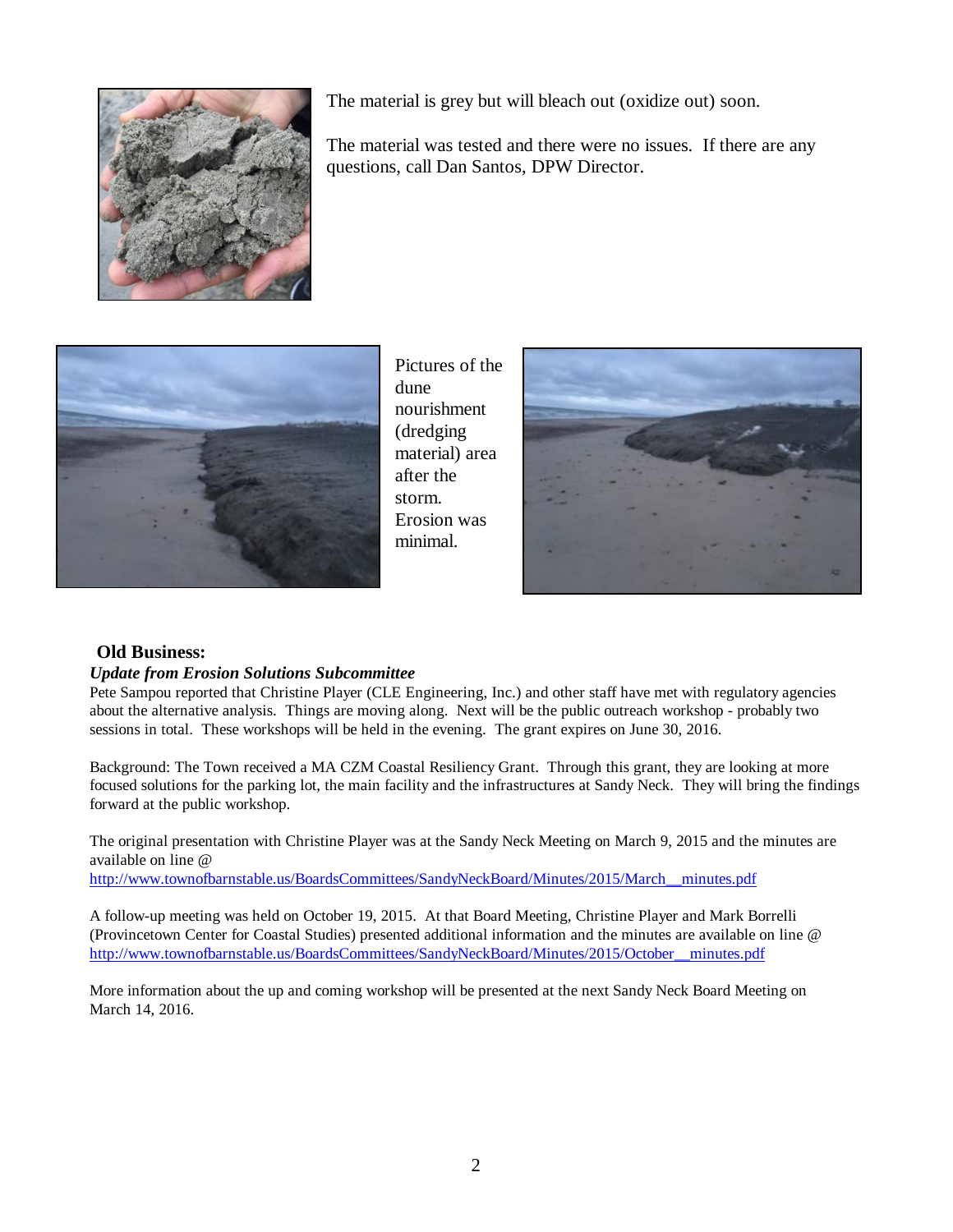## *CONTINUATION OF THE PROPOSED 2016 REGULATION CHANGES* **THE FOLLOWING ARE THE DRAFT SANDY NECK BEACH PARK REGULATIONS THAT WERE PRESENTED TO THE BOARD INCLUDING THE ADDITIONAL CHANGES REQUESTED LAST MONTH. PROPOSED CHANGES ARE IN RED.**

### *Welcome to Sandy Neck:*

**§ 601-1. Introduction**. Sandy Neck Beach Park (Sandy Neck), a coastal barrier beach, is approximately six miles long, varying in width from 200 yards to one half mile. The majority of this unique conservation and recreation area is owned by the Town of Barnstable and is under the supervision and jurisdiction of the Town Manager, with the advice of Sandy Neck Board. The Sandy Neck Park Manager (Park Manager) handles daily operations. Help us to preserve and protect the heritage and integrity of this resource by reading this brochure and abiding by the rules and regulations outlined herein.

**§ 601-2. Beach closures for protection of rare and endangered species:** Shorebirds, including Piping Plovers and Least Terns, nest on Sandy Neck. To protect nesting activity, shorebird nesting areas are fenced to exclude pedestrians and speed limits are reduced to 5 mph where posted. The Piping Plover, a threatened species under the Endangered Species Act, is given special protection once eggs begin to hatch. Pursuant to federal, state and local law, vehicle traffic is limited to protect developing chicks not yet able to fly.

### *§601-3. General Regulations:*

- A. Acts of a lewd or lascivious nature (including public nudity) are prohibited.<br>B. All rubbish and garbage must be kent in suitable containers and removed from
- B. All rubbish and garbage must be kept in suitable containers and removed from the beach. Burial or burning of rubbish, garbage or refuse is prohibited. C. Glass beverage containers are prohibited.
- D. No person shall feed, harass, molest or disturb wildlife on Sandy Neck. No person shall injure or remove any trees, shrubs, plants or other vegetation from Sandy Neck. *Exception: edible fruits and legally hunted game*.
- E. No person shall dig, remove, damage or disturb any artifact on Sandy Neck. The discovery of any artifact(s) should be reported to the Natural Resource Officer on duty.
- F. Removal or disturbance of buoys, storm debris, marine salvage, municipal or private property is prohibited.
- G. No person shall traffic (or allow any pet to traffic) in any posted area. All persons shall stay on marked trails and keep off all vegetation, dune faces, steeply sloped dunes, foredunes, and primary dunes. People who are hunting, berry collecting, involved in professionally lead educational hikes and/or scientific studies are permitted off the marked trail. All activities require prior approval by the Sandy Neck Gatehouse.
- H. All dogs must be leashed from March 1 to September 15. At all other times, dogs must be kept leashed or under direct voice control of the owner or keeper. The owner or keeper of any dog shall clean up and properly dispose of all fecal material deposited by the animal. Dogs involved in dog-bite incidents must be removed immediately from the beach until further notice by the Park Manager.
- I. ORV Beach Curfew*: Summer In Season:* (May 1 April 1 to October 15 October 31): No vehicles may enter the beach between 9:00 PM and 8:00 AM. Vehicles must exit prior to 11:00 PM. Winte Off Season: (October 16 November 1 to April 30 March 31): No vehicles may enter the beach between 6:00 4:00 PM and 8:00 AM. All vehicles must exit prior to 8:00 4:00 PM. Self-contained vehicles, fishermen, cottage owners and their guests may enter the beach past curfew if tidal conditions allow*. Curfew may be moved forward as tidal conditions warrant.*
- J. All organized gatherings at Sandy Neck involving twenty or more individuals must obtain a Special Permit from the Park Manager. A Special Permit is also required in order to conduct scientific research on Sandy Neck. Fees may apply. Please call the Sandy Neck Gatehouse for further information (508-362-8300).
- K. Campfires:
	- (1) A Sandy Neck campfire permit is required.
	- (2) This campfire permit is included with an ORV permit.
	- (3) All other patrons wishing to have a campfire may purchase a permit at the Sandy Neck Gatehouse after 5:00 PM on the day they wish to have the campfire. Permits may be limited.
	- (4) Weather permitting, evening open campfires (including cooking fires) on the front beach are allowed *In Season* (April 1 to October 31) after sunset or 7:00PM only, whichever is earlier. Campfires are prohibited at all other times of the year.
	- (5) A campfire permit holder (which includes all ORV permit holders) is responsible for adhering to the Sandy Neck Beach Park Regulations.
	- (6) Fires on the front beach shall be at least 15-feet from the toe of the dune and 10-feet from the established ORV corridor.
	- (7) Fires may be placed on the Cape Cod Bay side of the established ORV corridor.
	- Fires shall not impinge on vehicle travel in the established ORV corridor.
	- (9) Campfires located on the ORV Beach must be at least 10-feet from the Cape Cod Bay side of established ORV corridor and must not impinge on vehicular travel.
	- (10) All fires shall be doused with water before being buried.
	- (11) The burning of wood pallets or garbage is prohibited at Sandy Neck.
	- (12) The Park Manager or Natural Resource Officers have final discretion on all fires.
- L. All people sleeping overnight at Sandy Neck shall remain inside self-contained vehicles. No tenting lean-tos, camping trailers, or temporary shelters are allowed. Registered owners will be responsible for anyone sleeping outside of said vehicles, i.e., in sleeping bags, tents, chase vehicles, or any other manner. Tenting in designated areas is allowed at the discretion of the Park Manager.
- M. The discharge of gray water or waste water from holding tanks, portable toilets, sinks, or any other source is prohibited.
- N. If high tide forces passage within 15' of the toe of the dune or any vegetation, the beach shall be considered closed, with no traffic being allowed to travel either off or on, until the Park Manager or the Natural Resource Officer on duty has determined the tide has receded to an appropriate level.
- O. When vehicle limits reach capacity, there will be no waiting lines (no "one off –one on policy"). Access will be on a first come, first serve basis. Cottage owners and their guests, and chase vehicles returning from emergency work, will be allowed access over the beach if tidal conditions permit.
- P. The Park Manager reserves the right to close or limit use of Barnstable's land at Sandy Neck to all oversand vehicles (ORVs), horses, and/or pedestrian and recreational traffic when public safety, wildlife habitat, tidal or extreme weather conditions warrant. This includes access for fishing, shellfishing, and hunting.
- Q. No refunds will be granted for any reason including foul weather, evacuations, personal emergencies, or limitations on access.
- R. All terrain vehicles, dirt bikes and snowmobiles are prohibited at Sandy Neck.
- S. Motorized personal watercraft (jet skis) is are prohibited on Sandy Neck in all areas except Beach Point and the Great Marsh. Transporting a personal watercraft via the ORV corridor is prohibited.
- T. Permit holders are responsible for the safe operation of their vehicle and compliance with all Sandy Neck Regulations by all operators and passengers of their vehicle. The penalty for violations by permit holders as well as non-owners and/or guests may include suspension and/or revocation of the ORV permit.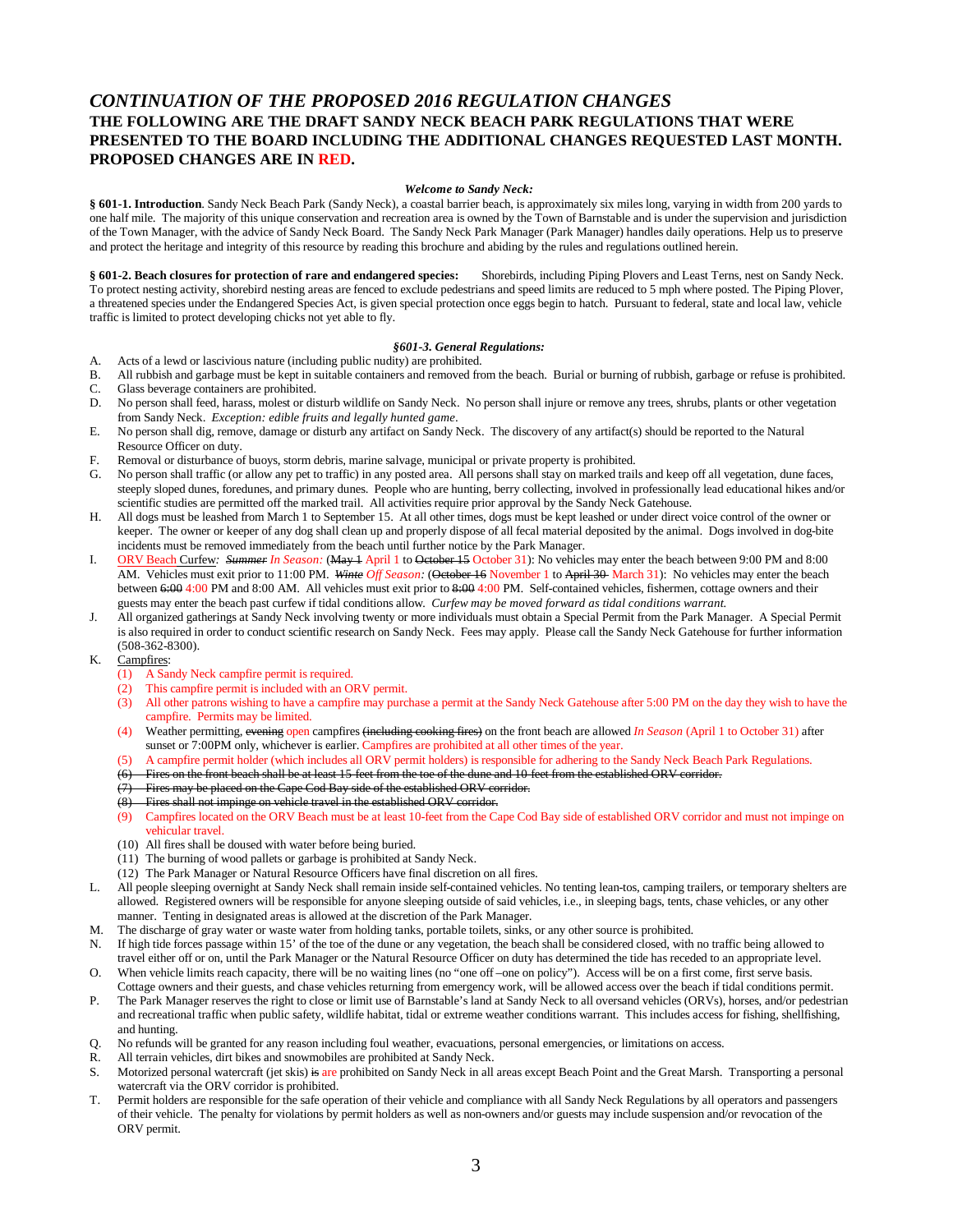- U. Vehicle operation on those areas of Sandy Neck owned by the Town of Barnstable, by election to exercise the privilege of driving on this Town property, which is not a public way, are subject to being stopped by Natural Resource Officers or the Park Manager (or any other employee designated by the Town Manager to enforce the regulations at Sandy Neck) in order to ascertain the identification of the occupants, and to determine if there are violations of the Sandy Neck Beach Park Regulations and/or the Barnstable General Ordinances.
- V. The use of generators is prohibited between the hours of 10:00 PM and 8:00 AM.

#### *§601-4. Required Equipment and Minimum Standards:*

- A. All off road vehicles (ORVs) must carry the following equipment:
	- (1) Spare tire—spare shall be the same tire and wheel size as the other four tires mounted on the vehicle (trailer included). *Exception: intermediate size spare tires may be acceptable at the discretion of Sandy Neck Staff and two wheel drive motor homes and "dune buggies" must carry one spare tire of sufficient height and aspect ratio to allow the vehicle to drive off the beach under its own power should any of the tires mounted on the vehicle fail*.
	- (2) Tow device—minimum length 15 feet
		- (a) rope 3/4" diameter, or
		- (b) strap 6,800 lb. capacity, 1 1/2" wide, or
		- (c) chain 5/16" link, or
		- (d) cable 3/8" diameter, or
		- (e) suitable vehicle mounted winch.
	- (3) Jack—standard type jack or hydraulic jack.
	- (4) Support board—minimum size 18" x 18", 3/4" plywood or 1/4" thick steel.
	- (5) Shovel—heavy duty, equal to military folding type or better.
	- (6) Tire gauge—low pressure type, must register 10 psi or lower.
	- (7) Sandy Neck Beach Park Regulations and tide current chart (both provided).
	- (8) Self-contained vehicles must carry a measuring device that determines a 30 foot distance and an operational carbon monoxide detector.
- B. It is recommended that all ORVs are equipped with a bucket, fire extinguisher and a first aid kit.

C. Minimum acceptable tire rim size for all ORVs is 13 inches.

#### D. Trailers:

- (1) All trailers must be inspected and receive a trailer permit at the gatehouse prior to beach access.
- (2) All trailer tires must meet the minimum rim size of 12 inches.
- (3) Matching spare tire is required.
- E. Self-Contained Vehicles:
	- (1) Self-contained camping vehicles are allowed to stay overnight when equipped with a permanently installed sanitary unit with holding tanks for sewage and "gray water", and adequate built-in bed space for each member of the camping party. Detachable gray or black water overflow tanks are prohibited.
	- (2) Maximum stay for self-contained vehicles is 96 hours. All self-contained vehicles shall exit the beach for a minimum of 24 hours before being readmitted. Self-contained vehicles must be attended overnight by a qualified driver. The Park Manager or Natural Resource Officers may reduce the maximum stay of a self-contained vehicle.
	- (3) Properly equipped two-wheel drive permanently self-contained vehicles are allowed, subsequent to a beach driving test that is supervised by the Park Manager or a Natural Resource Officer. Tests are available Monday through Thursday only by appointment. Vehicles with ORV permits from the prior calendar year do not need to repeat the trial run unless ownership of said vehicle has changed.
	- (4) Only one designated chase vehicle is permitted per self-contained vehicle.<br>(5) Between May  $I^*$  and October  $I_5^*$  In Season (April 1 to October 31), all s
	- (5) Between May 1st and October 15th *In Season* (April 1 to October 31), all self contained vehicles, and associated chase vehicles, must purchase an Overnight Camping Permit in order to stay on the beach past curfew. The permit must be placed in an area that is clearly visible to Sandy Neck staff.

## F. Motor Vehicle Operation:

- (1) Speed limit:
	- (a) No person shall operate a motor vehicle on Sandy Neck at a rate of speed greater than is reasonable and proper, or in excess of posted speed limits.
	- (b) *In Season* (April 1 to October 31), unless otherwise posted, speed limit shall be 15 mph. from May 1 to October 15. Speed shall not exceed 25 mph at all other times.
	- (c) Maximum speed near shorebird nesting areas is 5 mph.
	- (2) Permits:
		- (a) The only vehicles eligible for an ORV permit are Park Manager approved all-wheel or four-wheel drive vehicles as well as two-wheel drive motor homes and suitably equipped 'dune buggies'.
		- (b) All motor vehicles operating "oversand" on Sandy Neck must have a valid Sandy Neck ORV permit affixed to the lower left hand corner of the vehicle's windshield (or as directed by the gatehouse staff).
		- The ORV permit does not afford access to parking in the public beach parking lot during business hours.
	- (3) No person shall operate a motor vehicle on the following areas:
		- (a) the designated public bathing beach, or
		- (b) the toe of the dune: defined as the foredune and/or vegetation area, or
		- (c) below the berm: defined as the foreshores and tidal flats, or (d) outside of the established ORV corridor. or
		- outside of the established ORV corridor, or
		- (e) posted shorebird nesting areas or other "closed" areas, or
		- (f) within the inner dune routes and cross trails without a valid trail pass.
	- (4) Beach parking:
		- (a) All vehicles shall be parked parallel to the frontal dune, at least 30 feet from the dune fence line, unless otherwise directed by the Sandy Neck Staff.
		- (b) For ORV corridor safety, all portions of the vehicle and beach accessories must be at least 30 feet from the dune fencing line unless otherwise directed by the Sandy Neck Staff. This includes (but is not limited too): slide-outs, awnings, grills, etc.
		- (c) Further parking location restrictions on self-contained vehicles over 33 feet in length may be enacted by the Park Manager.
		- No parking within posted shorebird nesting areas.
		- (e) In the off season when dune fencing is absent, vehicles must be parked at least 15 feet from the toe of the dune. In addition, parking on dune vegetation is prohibited.
		- (f) The Park Manager or Natural Resource Officers have final discretion on all beach parking.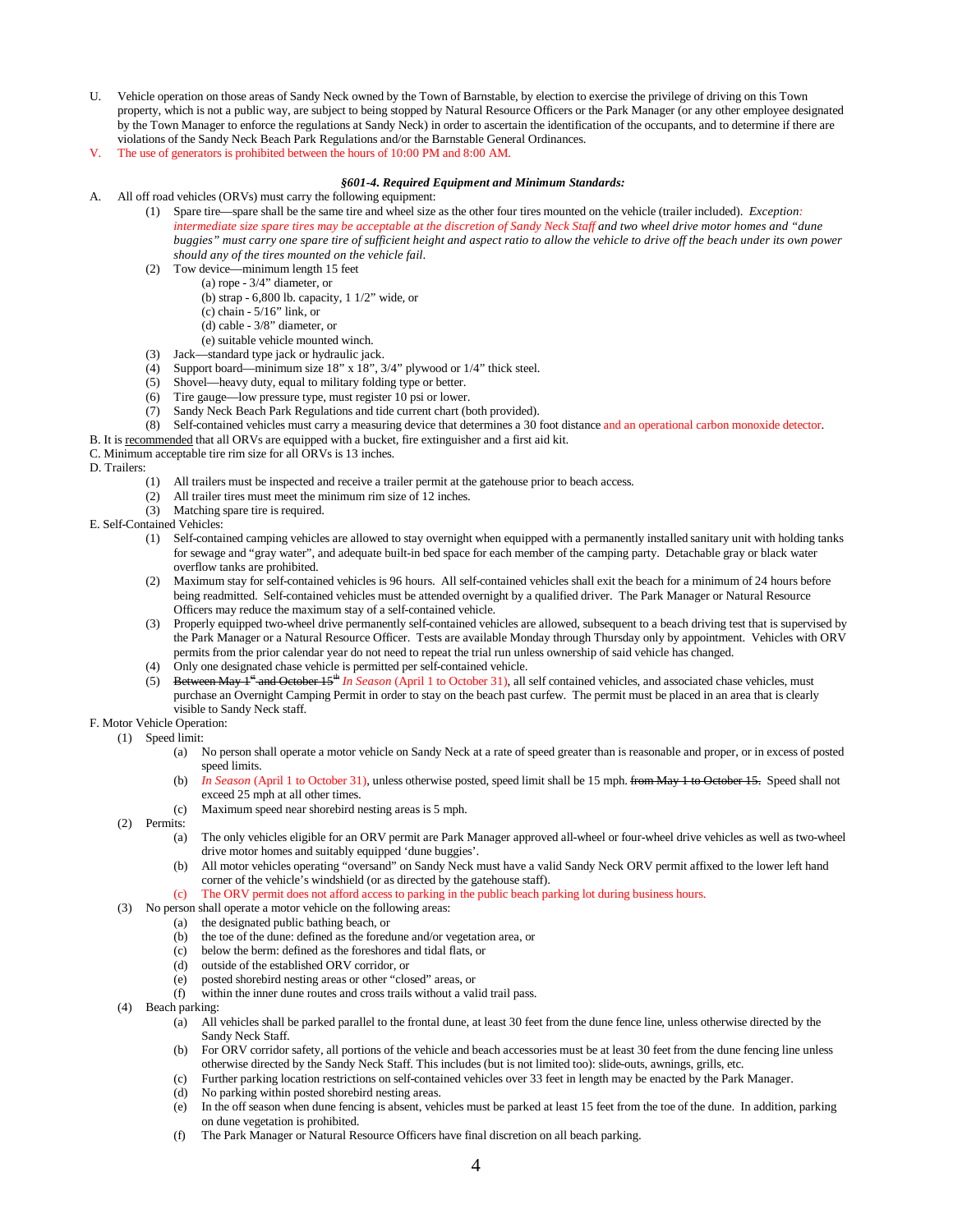- (5) Self-contained vehicles shall always have the right of way due to size and weight of the vehicle. Otherwise, vehicles with the Cape Cod Bay on the driver's right have the right of way.
- (6) No person shall obstruct the established ORV corridor or park so as to impede vehicle travel within said corridor unless directed by Sandy Neck Staff.
- (7) No person shall operate a passenger vehicle (or tow a trailer) with tire pressure in excess of 18 psi. *(Self-contained campers shall maintain tire pressure appropriate for the vehicle.)*
- (8) No person shall operate a vehicle:
	- (a) without a valid driver's license, or
	- (b) so as to endanger the public, or
	- (c) engage in dunehopping, doing "zigzags", "donuts", "cutting tracks" or in any other reckless or unacceptable fashion.
- (9) Riding on tailgate, roof, bumper or any exterior portion of a vehicle not designed to carry passengers is prohibited. Standing in truck beds or sitting on truck bed rails is prohibited.
- (10) All holes, campfire remains or alterations of the beach shall be restored to natural condition.

#### *§601-5. Hunting Regulations:*

- A. Hunting possessing, taking, molesting or disturbing deer within the boundaries of Sandy Neck, unless authorized by the Town Manager or Park Manager is prohibited.
- B. Discharging a firearm within the boundaries of Sandy Neck from Memorial Day to Labor Day is prohibited.
- C. No person shall hunt any game, except waterfowl, without wearing a "hunter orange" cap or hat. "Hunter orange" vest or coat is also recommended.
- D. All hunters must check in at the Sandy Neck Gatehouse prior to and at the conclusion of their hunt.<br>E. Hunting or discharging a firearm or release an arrow upon or across the "front beach" that area bet
- Hunting or discharging a firearm or release an arrow upon or across the "front beach", that area between the primary dune and the high water mark, without written permission from the Town Manager or the Park Manager is prohibited.
- F. Discharging a firearm or releasing an arrow is prohibited on and within 150 feet of the access trail and front beach, or within 500 feet of any public building or structure.
- G. Hunting for in-season game shall occur between ½ hour before sunrise and sunset only.

### *§601-6. Shellfishing, Fishing, and Boating Regulations:*

- A. All shellfishing at Sandy Neck requires a valid Town of Barnstable shellfishing permit. B. A Sandy Neck Shellfish Trail Pass must be obtained in order to utilize the cross trails by vehicle to access the shellfishing areas. A Shellfish Trail Pass can be obtained at the Sandy Neck Gatehouse (508-362-8300).
- C. The launching of motor vessels from Sandy Neck and their operation in waters offshore must be conducted in accordance with the provisions of Massachusetts General Law Chapter 90B and Barnstable General Ordinances.
- D. All fishermen must be actively engaged in fishing to remain past curfew as well as receive approval from a Natural Resource Officer on duty. Equipment shall be no more than 10 feet from the water.
- E. Violations may result in fines and/or the revocation of trailers and/or ORV permits.

### *§601-7. Horse Regulations:*

- A. Horseback riding shall be allowed on the Cape Cod Bay Trail (front beach to Trail #5), and on the Braley's Dune Trail (known as the Horse Trail) only. All riders must enter the beach via the Access Trail.
- B. Between the Friday before Memorial Day and the day after Labor Day, the following restrictions shall apply:
- (a) Horseback riding allowed from Monday 12:00 noon until Friday 12:00 noon. All riders shall be off the beach by 9:00 PM, Monday Thursday. (b) Groups with more than two trailers must obtain a Special Permit from the Park Manager.
- C. All riders shall obtain a daily permit and register at the Sandy Neck Gatehouse before entering the beach.
- D. All organized trail rides of 8 or more horses must be approved by Special Permit issued by the Park Manager.
- E. All riders shall stay on trails designated for use by horses.
- F. All riders shall remove horse droppings from the parking lot
- G. Riders must maintain 100' buffer between the horses and all bathers.
- H. All riders must wear an ASTM/SEI approved horseback riding helmet.
- I. Note: It is recommended that riders on the front beach after sunset wear reflective clothing.

#### *§601-8. Obtaining an Off Road Vehicle Permit:*

- A. Off road vehicle (ORV) permits are available at the Sandy Neck Gatehouse.
- B. Vehicles leased for a minimum term of one year will be allowed to register for oversand travel. Vehicles rented or leased for shorter terms are ineligible for oversand permits.
- C. A valid registration is required in order to purchase an ORV permit (no dealer, farm, or repair plates).
- D. Proof of residency is required in order to obtain a Barnstable or Sandwich ORV permit. Residency can be proven by:
	- (a) Tax bill,
		- (b) Minimum one year property lease,
		- (c) Vehicle registration with a street address (PO Box is not sufficient),
		- (d) Other legal documents such as a deed or will (this does not include utility bills, excise tax bills, etc.).
		- (e) College students may provide a tuition bill with a Barnstable or Sandwich address.
- E. Barnstable and Sandwich residents wishing to obtain an ORV permit must have their vehicle registered in their name (or the name of a person residing at the same address) unless:
	- (a) They have written permission to use a company vehicle.
	- (b) Proof of ownership of the company on the vehicle registration.
	- (c) A minimum one year vehicle lease agreement.
	- (d) The resident's permit has been revoked.
- Permit replacement is \$1.00 providing:  $(a)$  The original permit is returned

### (b) There is documented proof (approved by the Park Manager) that the original permit of

G. All ORV permits (issued by the Sandy Neck Gatehouse) and Resident Parking permits (issued by the Barnstable Recreation Division and the Town of Sandwich) are not valid unless they are permanently affixed to the lower left hand corner of the vehicle's windshield and the license plate number on the vehicle matches the permit (except for authorized laminated permits). The protective sheet must be removed from the adhering side of the sticker and the permit must be adhered to the windshield of the vehicle.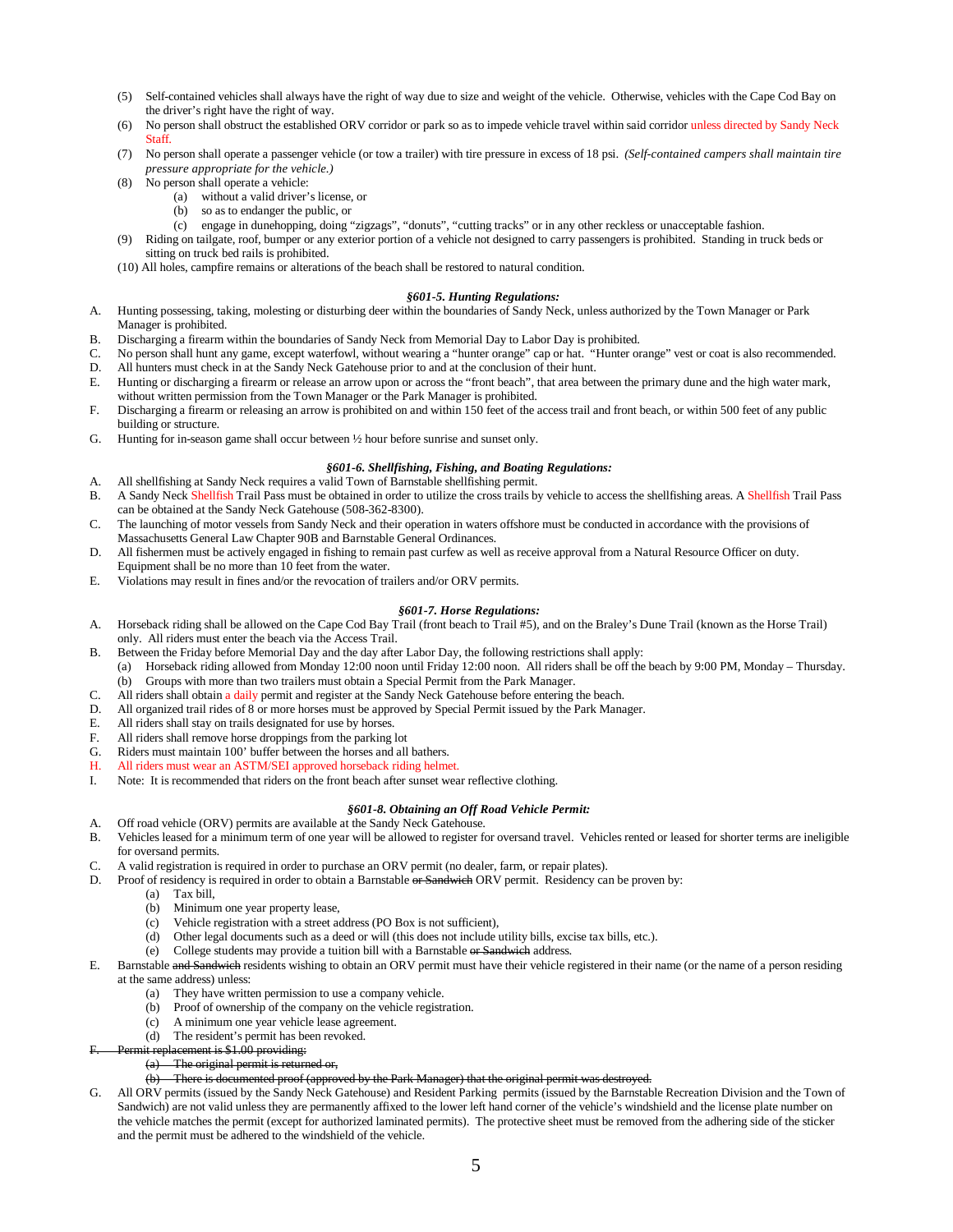#### *§601-9. Enforcement:*

- **A. In addition to Sandy Neck Beach Park Regulations, all applicable Town of Barnstable Ordinances and Massachusetts General Laws apply at Sandy Neck will be enforced.**
- B. The Park Manager and Natural Resource Officers will enforce the provisions of Town Ordinances on all public lands at Sandy Neck including all parking areas, public ways, the Great Marsh and Bodfish Park.
- C. Warnings: Any person receiving two written warnings in one calendar year may have their rights to operate a vehicle on Sandy Neck suspended for a period of one year.
- D. Citations: Any person receiving a citation may have their rights to operate a vehicle on Sandy Neck revoked permanently or suspended for a period of up to one year.
- E. The Park Manager or his/her designee, may issue suspensions for any violation of Massachusetts General Laws, Town Ordinances, or Sandy Neck Beach Park Regulations. Suspensions of up to five years may also be issued for any action which jeopardizes the property or safety of another person, or for any action that causes another person to be fearful for their safety and/or their property.
- F. Abusive, inappropriate or aggressive behavior toward other beach users and/or Sandy Neck staff will result in the violator's removal from the beach for no less than 24 hours. In addition, violators may have their ORV permits revoked.
- G. The Park Manager reserves the right to suspend beach access to a dog as a result of aggressive behavior and/or due to irresponsible pet ownership.
- H. Any person who is issued a suspension notice will be provided the opportunity for a hearing with the Director of the Marine and Environmental Affairs Division. Any person desiring such a hearing must submit a written request for said hearing postmarked within five business days of the effective date of the suspension. An appeal of the Director of the Marine and Environmental Affair's decision may be filed with the Office of the Town Manager within five days of issuance of said decision.

#### *§601-10. Alcohol Policy:*

- A. Alcoholic beverage regulation forbids the consumption of alcoholic beverages "while on, in or upon any public way or any place to which the public has a right of access as invitees or licensees…"
- B. Alcoholic beverage and consumption regulation minors forbids the possession of alcohol by minors "while on, in or upon any public way or way or any other place to which the public has a right or access as invitees or licensees…"

#### *§601-11. Violations and Penalties:*

- A. Violations of any provisions of Sandy Neck regulations may be punished by a non-criminal fine not to exceed three hundred dollars (\$300.00), and/or loss of beach privileges. Criminal acts are subject to enforcement as allowed by the Town of Barnstable Ordinances or the General Laws of the Commonwealth.
- *B. The provisions of these regulations may be enforced utilizing the procedures contained in Massachusetts General Law C40 s21D as a noncriminal alternative.*

\_\_\_\_\_\_\_\_\_\_\_\_\_\_\_\_\_\_\_\_\_\_\_\_\_\_\_\_\_\_\_\_ \_\_\_\_\_\_\_\_\_\_\_\_\_\_\_\_\_\_\_\_\_\_\_\_\_

#### *§601-12. Contact Information:*

If you have any questions pertaining to Sandy Neck operations, call the Gatehouse at 508-362-8300 or the Marine and Environmental Affairs Office at 508- 790-6272.

Thomas K. Lynch, Town Manager

A **motion** was made by Nate King and seconded by Pete Sampou to accept the proposed Sandy Neck Beach Park Regulations as presented to the Board on January 16, 2016 and this evening (February 16, 2016). All voted yes.

The Town Manager is conducting a Public Hearing on these Regulations on February 23, 2016 at 10:30 am.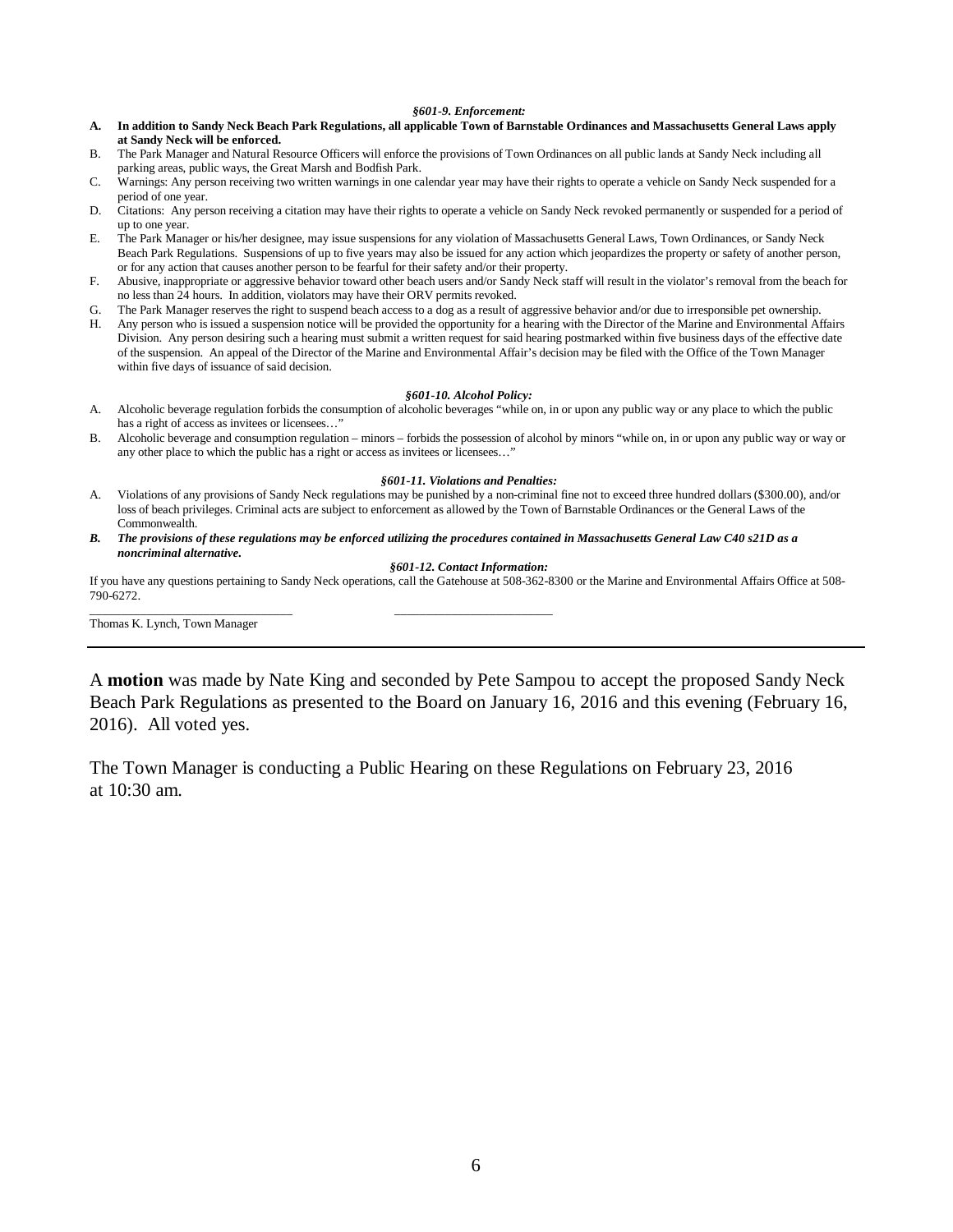# *New Business:* **Sandy Neck Beach Park Management Policies**

*Adopted by the Sandy Neck Board on February 7, 2005*

*Revised; March 9, 2009, March 8, 2010, November 14, 2011, April 14, 2014 and February 16, 2016*

Complaints concerning policies, regulations, and/or Sandy Neck staff conduct should be addressed to the Park Manager or Senior Natural Resource Officer. **Section 1: Sandy Neck Fees**

Sandy Neck user fees are at set rates depending on residency status. Residency must be proven per the Sandy Neck Beach Park Regulations and Sandy Neck Beach Park Policies.

### **Section 2: No Refund Policy**

It is the Sandy Neck Beach Park Policy that no refunds will be granted. Included, but not limited, in this policy are personal emergencies, foul weather, evacuations, limitations on access, beach conditions, insects (greenhead flies, etc.) and water temperature.

The No Refund Policy pertains to any and all patrons that make use of any Sandy Neck Beach Park or Gatehouse facilities. All public beach users, Off Road Vehicle (ORV) day trippers, sticker purchasers, overnight camping and chase vehicles are subject to this policy and must comply accordingly. **Section 3: Parking Lot Policies**

#### 3:1 Dogs

Dogs are prohibited from all Barnstable public beaches (Town of Barnstable General Ordinances §403-8) from May 15 to September 15. Dogs are not allowed past the Gatehouse between May 15 and September 15 unless they are contained within a permitted vehicle that is traveling to the Off Road Vehicle beach. Dogs are allowed on Sandy Neck hiking trails anytime of the year as long as they remain on a leash from March 1st through September 15th. All dogs on the ORV corridor must be leashed unless in the waters of the Cape Cod Bay from March 1st through September 15th.

### 3:2 Drive-Thru(s) and Drop Offs

Parking lot business hours are from 8:00 AM to-3:30PM 5:00 PM Memorial Day through Labor Day (exception: from Memorial Day to approximately the third weekend in June, parking lot business hours are only on Saturdays, Sundays and Holidays).

All vehicles traveling to the public beach during business hours must have a Sandwich or Barnstable Beach Parking Permit Sticker or a valid Barnstable Public Beach Day, Weekly or Landlord Pass. Vehicles without one of the above attributes are not permitted to travel to the parking lot. This includes any dropping off of vehicle occupants or participation in any activity that does not involve parking.

3:3 Full Parking Lot

Per requirements of the Sandy Neck Board, only five vehicles are permitted to wait in line once the parking lot is full. This is mandatory procedure because of the need to keep the road clear for off-road and cottage owner vehicle access and to allow emergency personnel to get to the beach unimpeded. The lot will re-open once five spaces become available and the five vehicles in line can fill the vacant spaces. The next five vehicles that arrive at the Gatehouse are then eligible to wait in line.

The Gate Attendant Supervisor or the Park Manager, for safety purposes, may deem that it is necessary for the parking lot to remain closed. When the parking lot is full, no vehicles are permitted to travel to the parking lot for dropping off occupants, even if the vehicle has a Sandwich or Barnstable Beach Parking Permit Sticker or a valid Barnstable Public Beach Day or Weekly Pass.

#### **Section 4: Proof of Residency**

Sandy Neck provides discounted Off Road Vehicle (ORV) Permits Stickers to residents and/or property taxpayers of Sandwich and Barnstable. Proof of residency is defined in the regulations as:

*Proof of residency is required in order to obtain a Barnstable or Sandwich ORV Permit* Sticker*. Residency can be proven by:*

*1. Tax bill,*

*2. Minimum one year property lease,*

*3. Vehicle registration with a street address (PO Box is not sufficient),*

*4. Other legal documents such as a deed or will (this does not include utility bills, excise tax bills, etc.).*

*5. College students may provide a tuition bill with a Barnstable or Sandwich address.*

*Barnstable* and *Sandwich residents wishing to obtain an ORV Permit Sticker must have their vehicle registered in their name (or the name of a person being a person and the metal of a person and their metal of a person an residing year-round at the same address) unless:*

*1. They have written permission to use a company vehicle.*

*2. Proof of ownership of the company on the vehicle registration.*

*3. A minimum one year vehicle lease agreement.*

To clarify, the Barnstable resident/taxpayer must be the applicant. The vehicle must be (1) in the resident/taxpayer's name (2) in the name of a person living year-round at the same address or (3) in the name of the company that the resident/taxpayer owns or works for (with written proof).

### **Section 5: Off Road Vehicle (ORV) Permits**

Barnstable General Ordinances Chapter 177, Article I, §177-2 requires that all over sand vehicles on Sandy Neck must have a current ORV permit. Only official vehicles (as determined by the Park Manager) are exempt from this requirement.

5:1 Spare Tire

Intermediate size spare tires may be acceptable at the discretion of Sandy Neck staff.

ORV permits are non-transferable. Permits may be re-issued to the same beach patron (or someone residing at the same address) providing the original permit is returned or there is documented proof that the permit was destroyed.

### **Section 6: User Conduct**

All users of Sandy Neck Beach Park are expected to behave in a civil and responsible manner. Verbal abuse and/or aggressive behavior toward Sandy Neck Staff or other beach patrons will result in the violator's removal from the beach for not less than 24 hours. In addition, violators may have their ORV Permit stickers revoked, incur fines for obscene language in accordance with Town of Barnstable General Ordinances

#### §147-1 and/or be issued trespass orders. **Section 7: Property Owner Off Road Vehicle (ORV) Permits**

#### 7:1 Eligibility

Property Owner ORV Permits will be issued to Sandy Neck property owners, Sandy Neck property lessees (minimum one year lease) and immediate members of their family. Immediate family members include father, mother, sister, brother, husband/wife or partner, son and daughter (including step-son and/or stepdaughter).

### **7:2 Proof of Eligibility**

It is the responsibility of the applicant to prove ownership or lessee status.

Immediate family relationships can be proven by a legal document such as a birth certificate, marriage certificate or notarized letter.

### **7:3 Property Owner ORV permit privileges**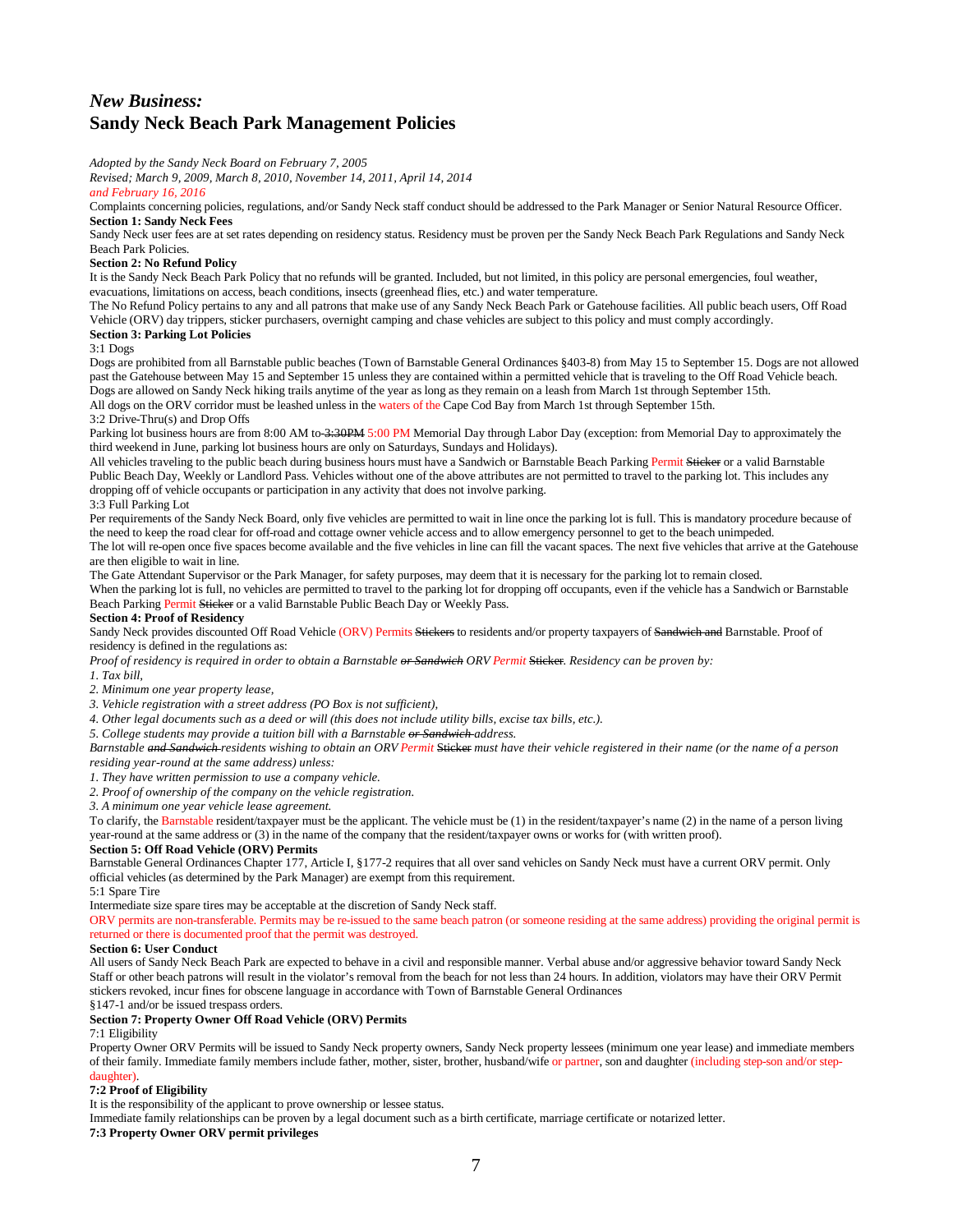The Property Owner ORV Permit affords access (via open Sandy Neck trails) to the applicable cottage only. It also allows vehicle use of the front beach (open sections only) for recreational purposes and use of the air compressor. In addition, the cottage owner may use the Sandy Neck dumpster to discard ORV and household trash. Dumping of construction debris, hazardous waste, discarded equipment, or any other items that are not ORV or household trash is strictly forbidden and will result in fines.

## **7:4 Guests of Property Owners**

Guests of property owners may park in the Sandy Neck Parking lot. However, in-season guests are responsible for appropriate daily fee or parking permit for the entirety of their stay. Guests may park in the parking lot out-of-season at no cost. If the guest intends on driving to a cottage, he/she must purchase the appropriate Sandy Neck Non-resident or Barnstable or Sandwich ORV Permit. Sandy Neck staff will issue a trail pass only after the Cottage Owner has alerted the Gatehouse that a particular individual can access their cottage.

## **Section 8: Halfway House Usage**

8:1 Intent

The purpose of this recommendation is to provide clear direction and consistency for the Park Manager and the potential users and/or advocates interested in maintaining the special nature and use of the Halfway House.

### $8.2$  Eligibility

The Halfway House has a long and stable history of educational and research based occupancy (spanning more than 30 yrs). It was regularly used by the Barnstable High School as part of a coastal ecology program. For the last twenty years the Halfway House has been used as a college level research station. However, there are groups of people besides scientists that can impart a lasting benefit to the ecology and unique nature of Sandy Neck and the community of greater Barnstable. These groups must receive no monetary benefit from access to the Halfway House rather they might request to access this shelter because of the uniquely serene and beautiful environs the Halfway House offers. For a set fee (or another form of donation acceptable by the Sandy Neck Park Manager) certified non-profit groups that run art or nature based educational programs should have the ability to visit and/or stay at the Halfway House. In addition, the Halfway House should continue to be used by science based educators and researchers in exchange for services and/or monies that these groups have traditionally provided to Sandy Neck.

While the Halfway House can always provide emergency shelter for youth groups, it is not the intention of these policies to suggest that young people (who can make use of the existing camping facilities at Trail 4) should have access to the Halfway House unless there is a reason that camping is not feasible. Requests from such groups will be considered on their respective merit and judged by the Sandy Neck Park Manager on a case by case basis. 8:2 Permit Requirements

Interested non-profit educational, scientific and art groups may apply for consideration for use of the Halfway House. If selected, the organization would be granted a Special Permit that will set fees and usage guidelines. In addition, insurance and liability waver requirements will be set forth under a Sandy Neck Beach Park License Agreement.

## **DISCUSSION RE: Proposed changes to The Sandy Neck Beach Park Management Policies**

- The Regulation and the Policies are different documents. The policies are the day–to–day procedures.
- One major change involves the parking lot business hours. The new parking lot business hours will be from 8:00 AM to 5:00 PM Memorial Day through Labor Day. This proposed change was discussed at previous Sandy Neck Board Meetings and the Board was in favor of these new hours.
- Another change is to include stepson and/or stepdaughter in the immediate family members under property owners.

## **THESE POLICY CHANGES WILL BE CONTINUED TO NEXT MONTH TO ALLOW THE PUBLIC TIME TO REVIEW THIS INFORMATION. THIS WILL BE PUT ON THE TOWN'S WEBSITE.**

## **Old Business:**

## *Marsh Trail Repairs*

Nina Coleman reported she has been in contact with Mike Perry, DPW. He will start the repairs in March specifically around the Halfway House and the platform.